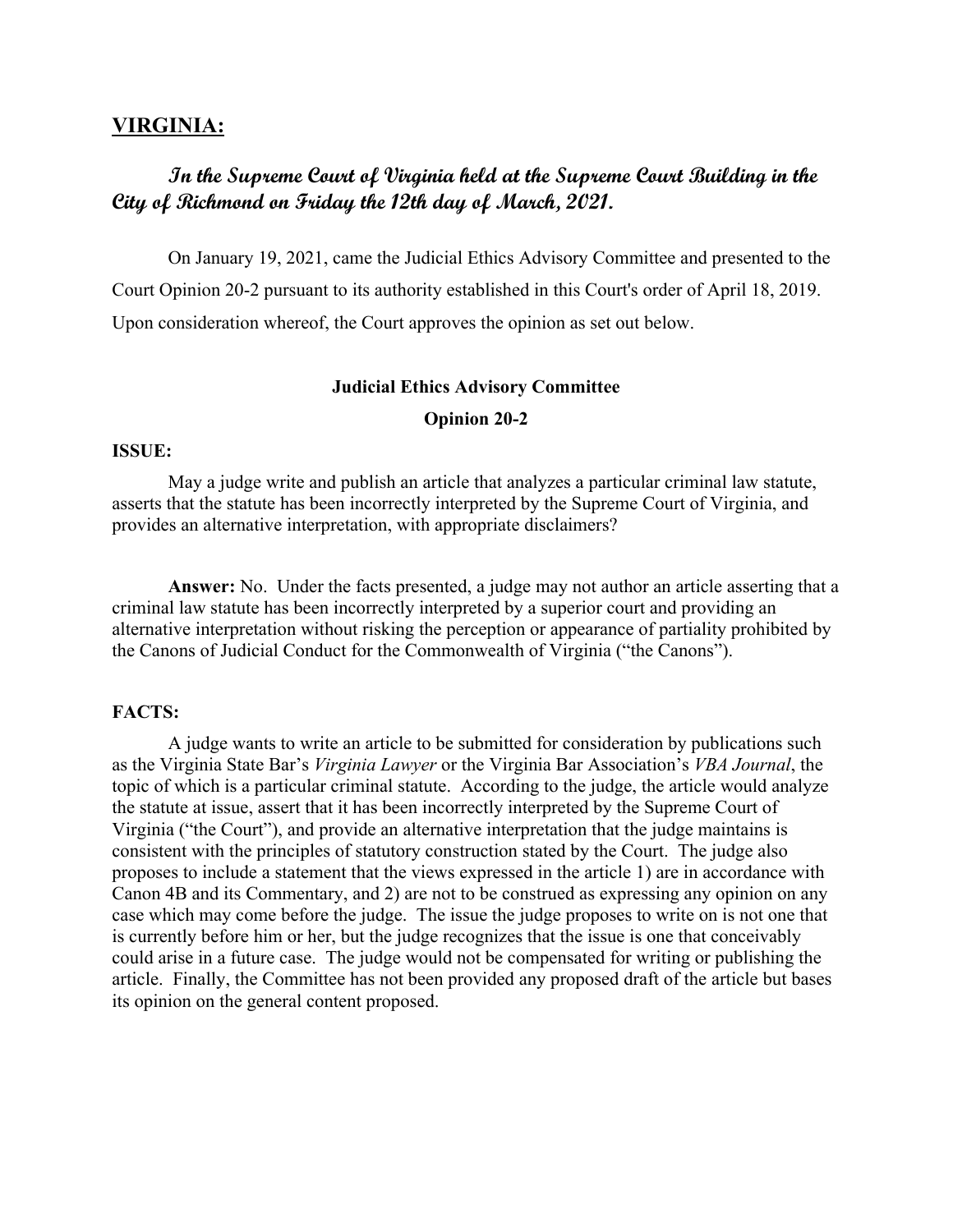#### **DISCUSSION:**

"It is a time-honored tradition that judges may engage in lecturing and scholarship concerning both legal and non-legal subjects." CHARLES GARDNER GEYH, ET AL., JUDICIAL CONDUCT AND ETHICS  $\S 9.02$ , at  $9-1-9-2$  (5<sup>th</sup> ed. 2013). As recognized by the Canons, there is a great benefit to having learned judges involved in teaching and publication, and other extra judicial activities designed to improve the law, the legal system, and the administration of justice. *See generally* Canon 4.

However, those activities may not be undertaken at the expense of other judicial ethical obligations, particularly the requirement to be impartial.

It is a fundamental principle of our legal system that judges should perform their duties impartially, free of personal interest or bias. There is perhaps no more basic precept pertaining to the judiciary than the one holding that judges should be sufficiently detached and free from predisposition in their decision-making.

GEYH, ET AL., *supra* at 4-2.

# 1. Applicable Canons

Canon 2 mandates that a judge avoid impropriety and the appearance of impropriety in all activities, both personal and professional. Canon 2A explains that "[a] judge shall respect and comply with the law and shall act at all times in a manner that promotes public confidence in the integrity and impartiality of the judiciary."

The Commentary to Canon 2A notes that "[a] judge must expect to be the subject of constant public scrutiny. A judge must therefore accept restrictions on the judge's conduct that might be viewed as burdensome by the ordinary citizen and should do so freely and willingly." Finally, "[t]he test for appearance of impropriety is whether the conduct would create in reasonable minds a perception that the judge's ability to carry out judicial responsibilities with integrity and impartiality is impaired."

Canon 3 also requires a judge to perform his or her duties impartially and diligently. Canon 3B(5) provides that "[a] judge shall perform judicial duties without bias or prejudice." Canon 3E(1) requires a judge to "disqualify himself or herself in a proceeding in which the judge's impartiality might reasonably be questioned." (Emphasis added). That disqualification is required "whenever" that impartiality might reasonably be questioned, "regardless whether any of the specific rules in Section 3E(1) apply." Canon 3E(1), Commentary.

With respect to commenting on cases, "[a] judge shall abstain from public comment about a pending or impending proceeding in any court. . . ." but "[t]his subsection does not prohibit judges or court personnel from speaking on the legal system or the administration of justice.  $\ldots$  " Canon 3B(9). As for when a case is pending or impending: the requirement to abstain from public comment "continues during any appellate process and until final disposition." Canon 3B(9), Commentary.

Finally, Canon 4 governs a judge's extra judicial activities. Canon 4A provides that:

A judge shall conduct all of the judge's extra judicial activities so that they do not: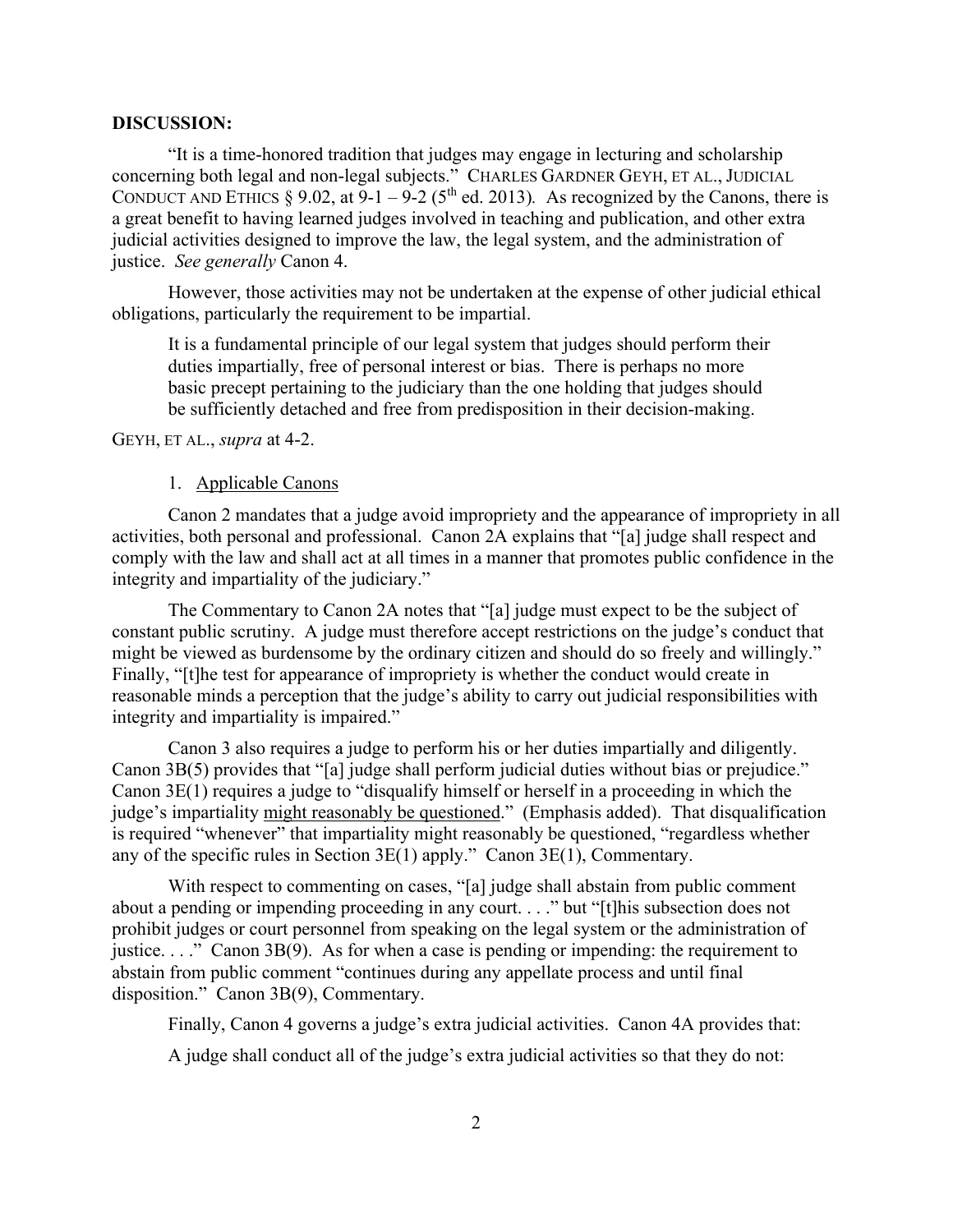- (1) cast reasonable doubt on the judge's capacity to act impartially as a judge;
- (2) demean the judicial office; or
- (3) interfere with the proper performance of judicial duties.

Avocational activities are addressed in Canon 4B: "[a] judge may speak, write, lecture, teach and participate in other extra judicial activities concerning the law, the legal system, the administration of justice and non-legal subjects, subject to the requirements of these Canons." The Commentary to Canon 4B explains further that "[a]s a judicial officer and person specially learned in the law, a judge is in a unique position to contribute to the improvement of the law, the legal system, and the administration of justice."

2. Analysis

In the context of the Canons, and particularly in the area of impartiality, the Committee has previously opined on the extent of a judge's extra judicial activities in the area of teaching or lecturing on two occasions. In Va. JEAC Op. 01-4 (2001), the Committee opined that a judge may lecture or teach at a police training academy, provided that the programs are clearly educational and would not give an appearance that the judge is acting as an agent of the police or biased in favor of police officers in the courtroom. The Committee cautioned that "[c]omments by a judge, even in an education forum, could be interpreted as an advisory opinion of the judge or a court. The judge should make it clear that his or her comments are not intended as advisory opinions or to commit the judge or any other judge to a particular legal position in a court proceeding." *Id.* The Committee finds that the guidance to avoid issuing advisory opinions or committing oneself to a specific legal position to be particularly instructive here.

In Va. JEAC Op. 19-3 (2019), the Committee opined that a judge may participate in a continuing legal education (CLE) seminar, subject to the restrictions imposed by the Canons. The Committee advised the judge to be mindful that comments or remarks made during that CLE seminar not reasonably call into question the judge's impartiality with respect to pending matters, requiring recusal. *Id.* Furthermore, the Committee cautioned the judge to not make public comments about any pending or impending proceedings in any court. *Id.* 

Against this backdrop, the Committee considers the proper parameters for a judge authoring an article that proposes not to merely analyze a particular criminal statute, but in the context of that analysis, to assert that the current interpretation of the statute by the Court is incorrect and to offer an alternative interpretation. The question posed by the requesting judge is an issue of first impression for the Committee.

 The Committee presumes that the case or cases the judge wishes to distinguish in the proposed article are not pending or impending before any court. Otherwise, such public comment would be in clear violation of Canon 3B(9). While advisory opinions from other jurisdictions reach similar conclusions based on the pending or impending nature of the case upon which a judge wished to comment, few examples of advisory opinions exist on the issue presented in this case, which pertains to comment on a completed case.

 The New York Advisory Committee on Judicial Ethics ("the New York Committee") considered a judge's request to comment on a completed case. *See* N.Y. Jud. Adv. Op. 03-141 (2004). A private publication reported on a landlord-tenant decision of the requesting judge,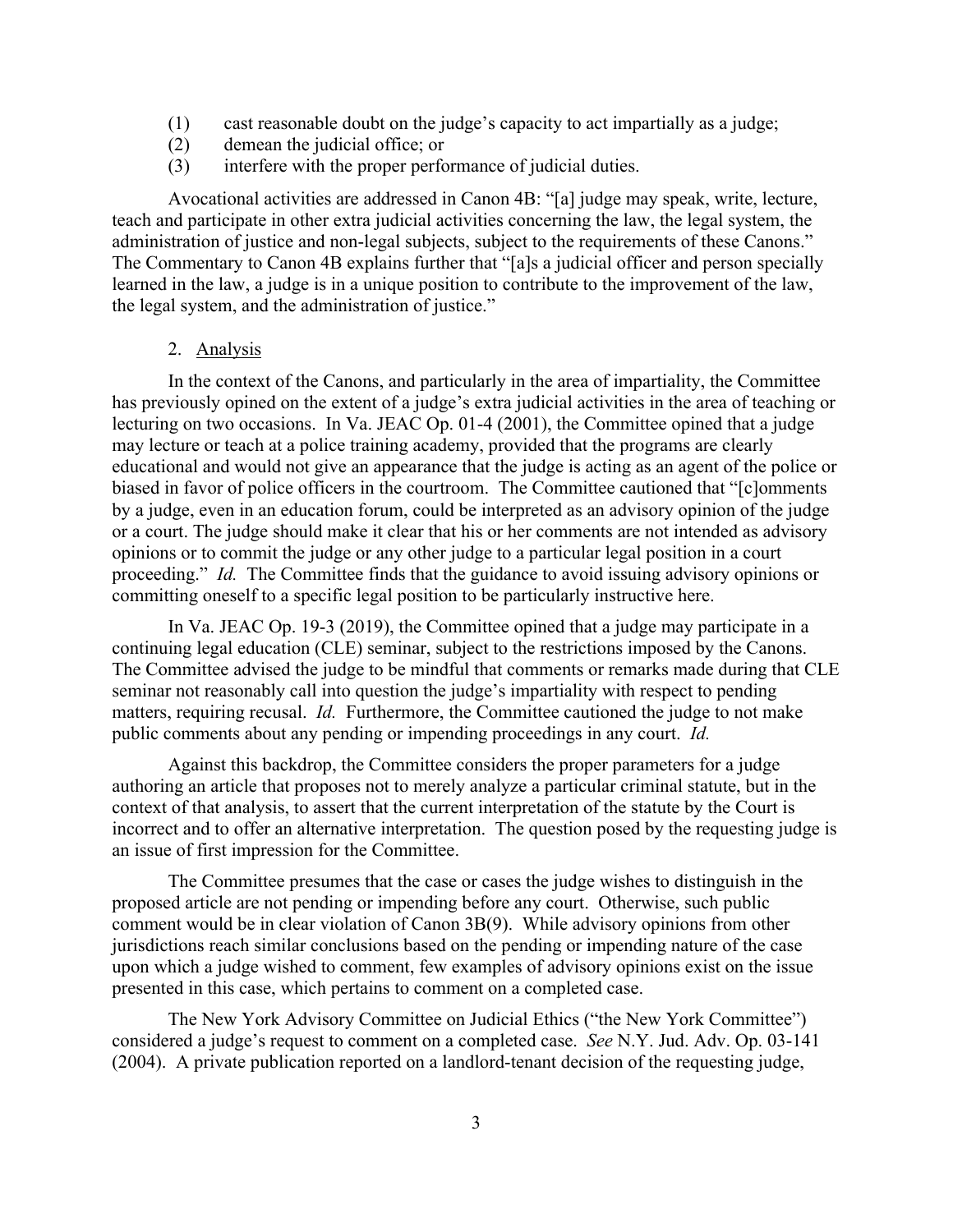who believed the editor had "misinterpreted some of the holdings and facts" and wanted to comment for publication. *Id.* The New York Committee opined that the judge could do so, provided the judge did so in a "dignified, discreet and impartial manner without indicating a predisposition in future cases." *Id.* In that case, the judge sought not to criticize another court decision but to respond to what the judge perceived to be misinterpretations of the judge's own decision by others.

 In terms of commenting on other cases or statutes, similar, but not identical, advisory opinions from other jurisdictions rely on the concept of impartiality to guide their decisions. Whether those opinions found the judges' proposed conduct permissible or not, there appears to be a consistent caution against an appearance of partiality or of prejudging matters.

 For example, in Wash. Jud. Eth. Op. 87-11 (1987), the Washington Ethics Advisory Committee ("the Washington Committee") opined that a part-time municipal court judge could not write a newspaper column on legal issues, including the judge's opinion on recent legislation and case law. The Washington Committee noted that the canon at issue "permits a judge to engage in activities to improve the law, legal system and the administration of justice but only when these activities do not cast doubt on the judge's capability to decide impartially any issue which comes before the judge." *Id.* The opinion did not elaborate on any details of the content in the planned columns, but instead opined on the general concept of impartiality to find a prohibition.

 Similarly, the Florida Judicial Ethics Advisory Committee ("the Florida Committee") has issued several opinions regarding judges' ability within ethical constraints to address various legal topics in print and other media. In Fla. JEAC Op. 2000-02 (2000), the inquiring judge proposed to publish an article regarding the effect of new legislative amendments and their constitutionality, absent any litigation or controlling appellate opinion. The Florida Committee opined that the judge may not ethically do so, citing in part the fact that the conclusions reached by the judge prejudged matters that had yet to be litigated before him or any other court. *Id.* The Florida Committee noted that it had recently approved a judge authoring a monthly newspaper column, but with the warning that the requesting judge "not intimate how he would rule on matters pending before any court." *Id.* (citing Fla. JEAC Op. 99-14 (1999) (emphasis omitted)).<sup>1</sup>

 The Florida Committee noted that the warning in Opinion 99-14 was given in reference to Fla. JEAC Op. 81-12 (1981). In Opinion 81-12, the requesting judge inquired as to the propriety of appearing in a televised "guest editorial" on the issue of bail bonds in drug trafficking cases. The Florida Committee in Opinion 81-12 "became concerned with the Judge expressing his own views on certain matters of law as opposed to educating others on the status of the law." Fla. JEAC Op. 2000-02 (emphasis in original). Finally, in Opinion 2000-02, the Florida Committee noted that without any appellate opinion on the matters discussed in the proposed article, the judge left himself open to disqualification, which in turn could lead to widespread reassignment of civil cases. *Id.*

 The Florida Committee also addressed whether a judge could write a biweekly column for publication regarding the issue of attorney's fees. Fla. JEAC Op. 95-37 (1995). The stated purpose of the article was to analyze Florida appellate cases in order to educate the readers, with an intention to "point out some of the problems that such decisions may create and 'offer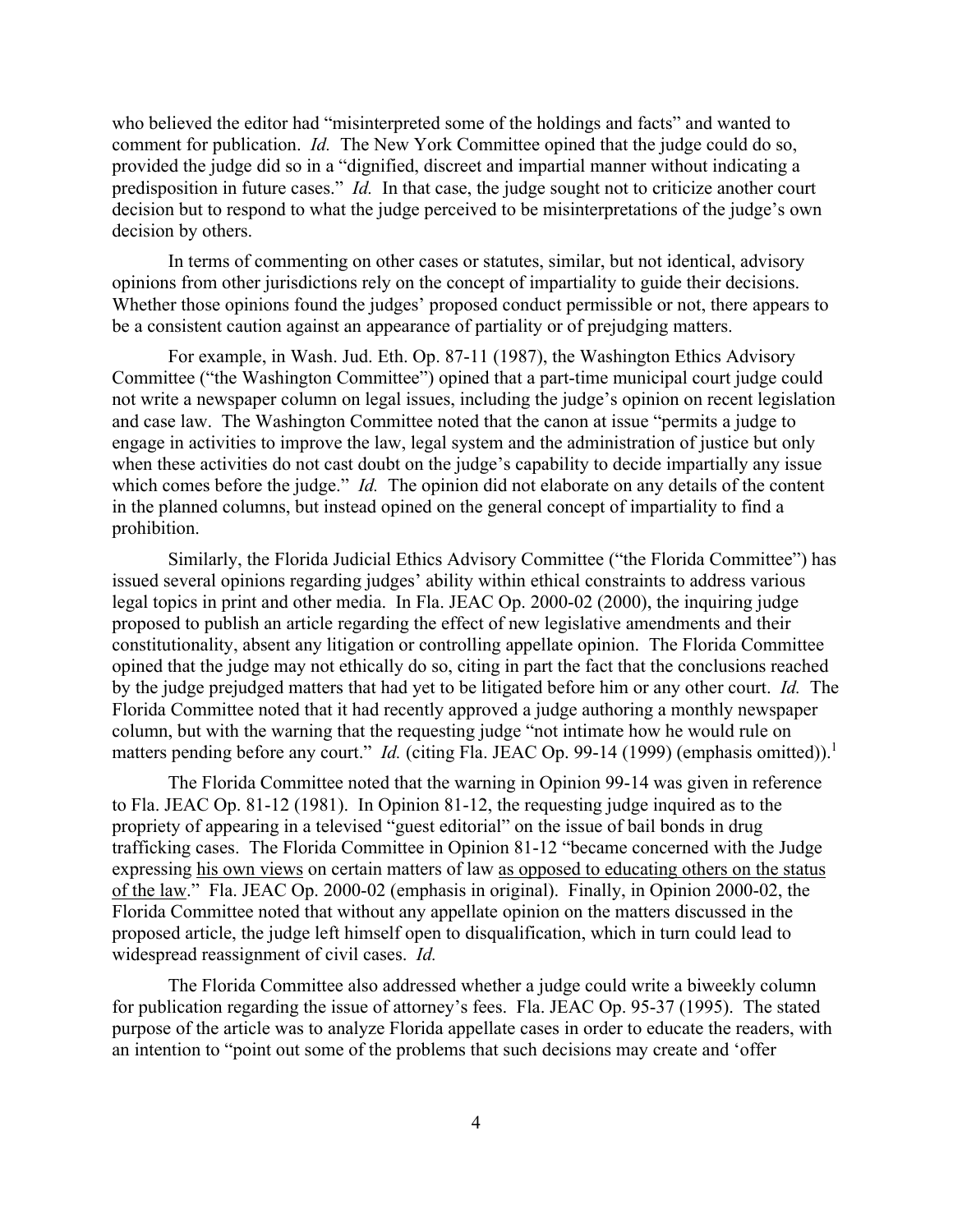suggestions as to how to remedy these problems'" and included a list of suggested topics. *Id.* The Florida Committee found the proposed activity permissible under its judicial canons,

with the caveat that you should refrain from stating how you would rule on a related question. Further, you need to be careful as to how you "offer suggestions as to how to remedy these problems" caused by appellate or Florida Supreme Court decisions so that you do not cast doubt on your impartiality.

# *Id.*

 In the current case before the Committee, the judge proposes to author an article analyzing a criminal statute and the interpretation of it by the Court. If the substance of the article were to stop there, the content of such an article would likely be within the bounds of Canons 4A and 4B, providing a permissible educational or scholarship exercise concerning the law, the legal system, and the administration of justice, but without creating any perception or appearance of partiality. Like the New York Committee's guidance, this Committee agrees that any publication should be done in a discreet and dignified manner. *See* N.Y. Jud. Adv. Op. 03- 141. At a minimum, such an article should be scholarly, respectful, not offensive, and undertaken in a manner that would not undermine public confidence in the integrity and impartiality of the judicial system.

The difficulty lies with the judge's stated intention to assert that the Court has interpreted the statute "incorrectly" and to provide an alternative interpretation. The crux of the issue is the critique; the decision to criticize a superior court's decision in a public forum (as opposed to authoring a judicial opinion in the context of an active case being decided by the judge). The Florida Committee identified that:

The balance between a judge's right, and even duty, to speak, write, or lecture to improve the law, the legal system, and the administration of justice on the one hand, and his duty to not cast doubt on his ability to decide impartially on the other hand, is extremely important.

Fla. JEAC Op. 81-12. Relying on earlier precedents, the Supreme Court of Florida summarized the dividing line between appropriate and inappropriate disagreement by a judge as to the current state of the law:

There is no doubt that a judge in an appropriate forum may express his protest, dissent, and criticism of the present state of the law as long as he does not appear to substitute his concept of what the law ought to be for what the law actually is, and as long as he expresses himself in a manner that promotes public confidence in his integrity and impartiality as a judge.

*In re Inquiry Concerning a Judge, Gridley, 417 So.2d 950, 954 (1982).* More recently, the 7<sup>th</sup> Circuit Judicial Council explained "[i]f a particular judge makes statements, on the bench or off, that undermine confidence in that judge's ability to approach cases impartially, such statements impair the ability of the entire judicial system to serve the public and to engender the public's confidence in judicial decisions." *Resolution of Judicial Misconduct Complaints about District Judge Lynn Adelman*, 965 F.3d 603, 609 (7<sup>th</sup> Cir. Judicial Council 2020).<sup>2</sup>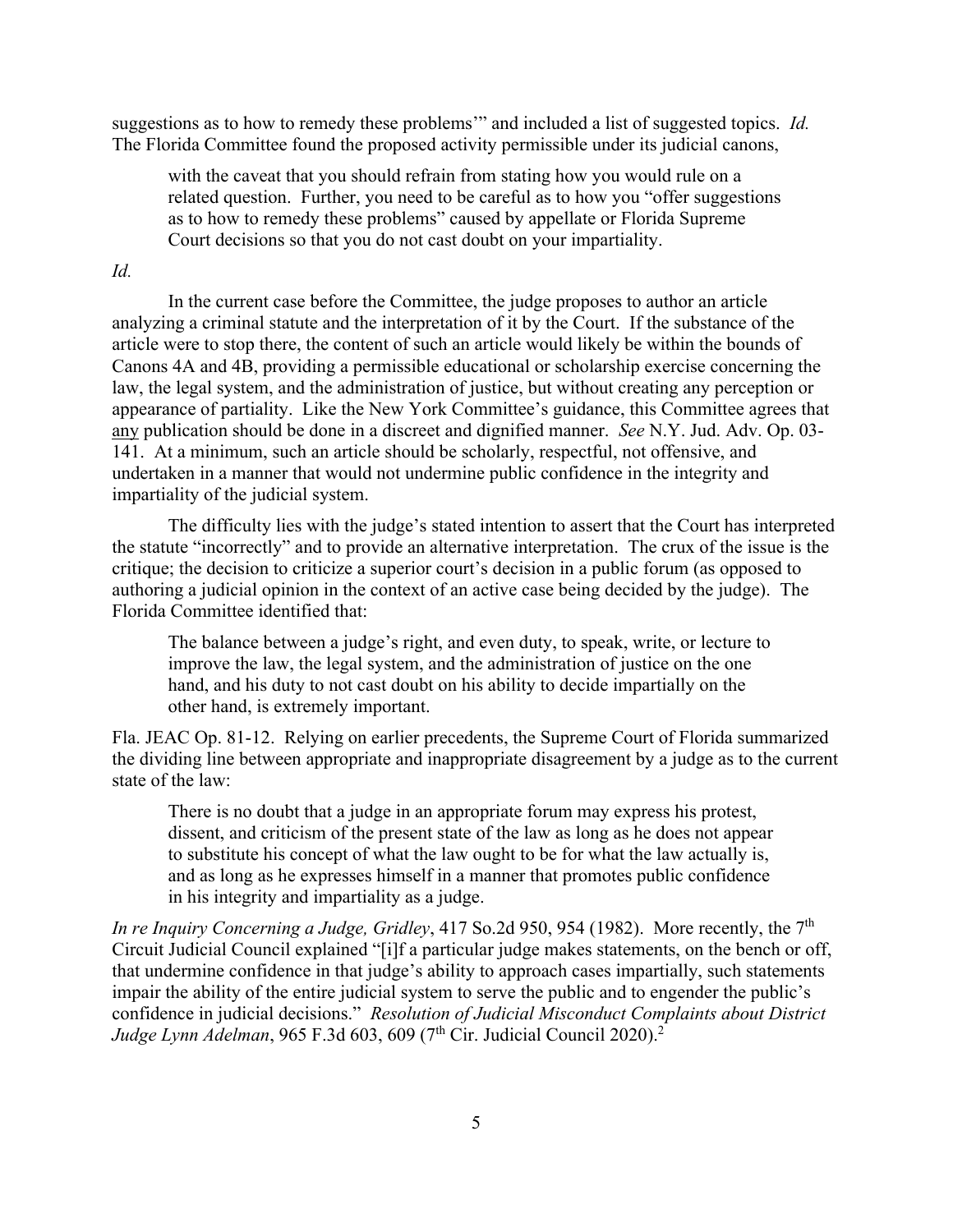The Committee is mindful that impartiality does not mean that judges have no prior opinions about legal issues that come before them. It is expected that "judges should be openminded about legal issues, and should not pre-judge them before reading the memoranda or briefs in a case, and hearing oral argument." GEYH, ET AL., *supra* at 1-3 – 1-4. There exists a natural tension with the fact that judges are not "blank slates" when it comes to having opinions about legal issues but are still required to be open-minded. *Id*. at 1-4. "While impartiality requires that judges remain open-minded and willing to entertain opposing points of view on the legal issues before them, it does not require judges to pretend that they have not thought about the law or developed their own points of view on legal issues." *Id.*<sup>3</sup>

 The article as proposed would not only assert that the Court has interpreted the statute incorrectly; by providing an alternative interpretation, the likely inference would be that the judge views the alternative interpretation as the correct one. Such a public comment would appear to reasonable minds to communicate how the judge would rule if the issue were presented to him or her. At the very least, it would seem to instruct litigants in a case involving the relevant statute or issue on how to present their case to appeal to this particular judge. The proposed opinion on the correctness of the Court's interpretation carries weight because the author is a judge – there is no way to reasonably interpret such an article as an opinion rendered solely in an individual capacity. In terms of that natural tension between having developed opinions about certain areas or issues of law and being open-minded, the proposed content of the article appears to be the type of pre-judging or predisposition that would create in reasonable minds a perception that the judge is partial. This is not permitted by the Canons.

 In the Committee's view, the inclusion of the suggested statements or disclaimers by the judge that the views expressed in the article 1) are in accordance with Canon 4B and its Commentary, and 2) are not to be construed as expressing any opinion on any case which may come before the judge, are not enough to render the proposed article permissible under the Canons. Despite any disclaimer, should the issue arise in a case before the judge, litigants would be on notice of how the judge is predisposed to deciding the case, and would have to tailor their arguments accordingly. More likely, a litigant with facts or arguments that conflicts with the judge's interpretation would request the judge's recusal per Canon 3E(1), since the judge's impartiality might reasonably be questioned. Depending on the number of cases that arise involving that statute, continual recusals could potentially impact the workload in that judicial district.

 Moreover, while the aim may be to author such an article in accordance with, or under the authorization of, Canon 4, such extra judicial activities may only be undertaken if they do not cast doubt on the judge's ability to act impartially, not demean the judicial office, or interfere with the proper performance of judicial duties. *See* Canon 4A. Even Canon 4B authorizes extra judicial activities "subject to the requirements of these Canons." Extra judicial activities are secondary to a judge's other ethical obligations. "Canon 4 does not excuse the violations of other canons." *In re Inquiry of Broadbelt*, 683 A.2d 543, 550 (1996) (finding a judge's appearances on television violated two canons of New Jersey's Code of Judicial Conduct, even though the judge's comments "may be of educational value under Canon 4").<sup>4</sup> "Conduct that is violative of another canon is not excused because it appears to be authorized by Canon 4." *Id.* at 551.5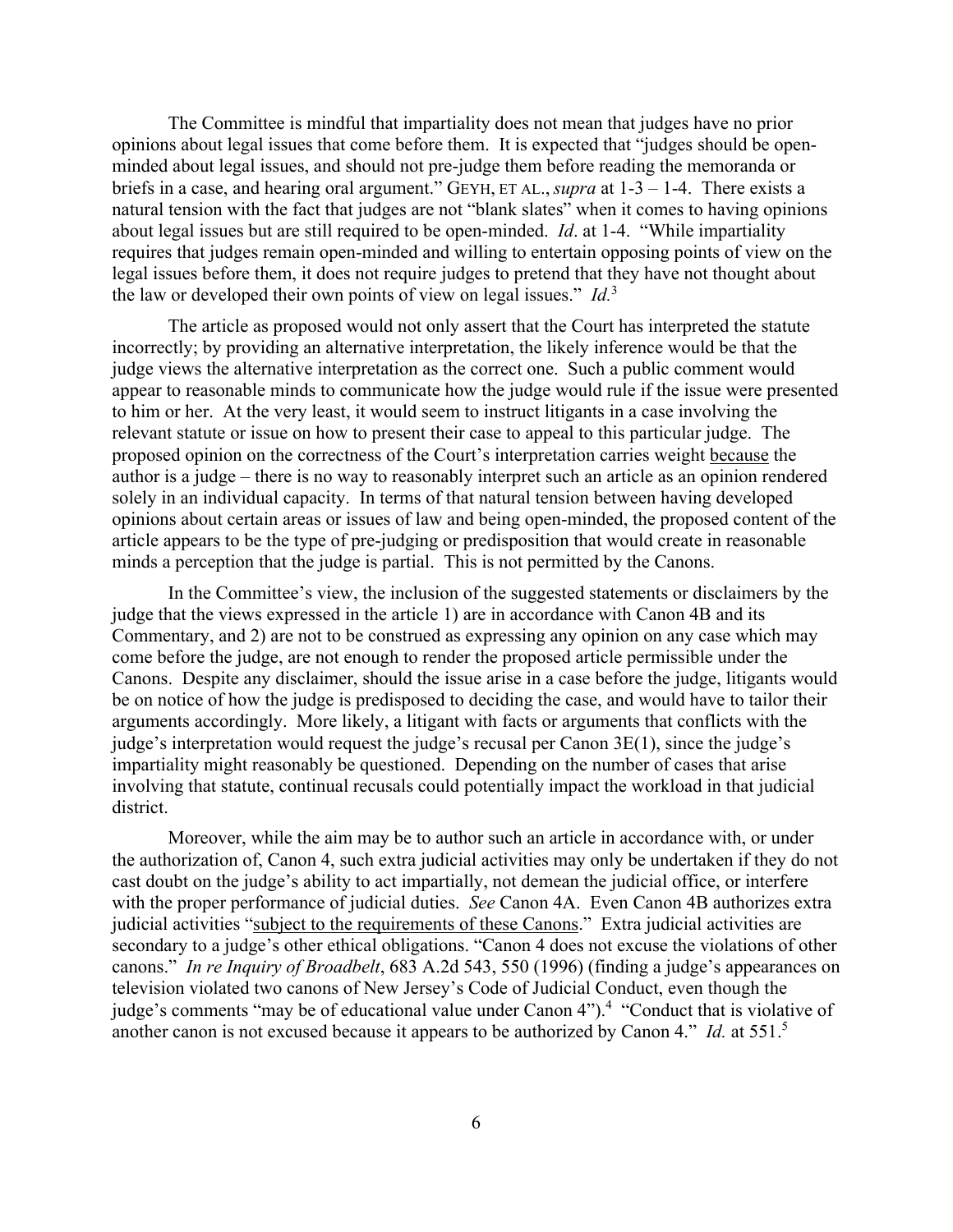Finally, the Committee is aware that some judicial disciplinary case decisions from other jurisdictions addressing sanctions for expressing certain opinions appear more permissive than this opinion. Resolution of such cases necessarily turned on their specific facts and the interpretation by courts of the effect of such expressions on the public's confidence in the integrity and impartiality of the judiciary,<sup>6</sup> including statements by the sanctioned judge as to maintaining impartiality and the reasonableness of that perception.<sup>7</sup> Some of those cases were decided on constitutional grounds instead of ethical ones, particularly where the First Amendment was alleged as a defense.<sup>8</sup>

 While natural to ponder such constitutional implications, those questions are outside the scope of this Committee's authority. *See* Order of the Supreme Court of Virginia re-establishing Judicial Ethics Advisory Committee, Paragraph 19 (April 18, 2019) ("The Committee may not issue an advisory opinion that interprets any constitutional provision, statute, rule or regulation that does not relate to judicial ethics."). As such, the Committee declines to opine on any issue outside of the Canons.

# **CONCLUSION:**

The Committee agrees that judges are in a unique position to offer valuable insights into the law, the legal system, and the administration of justice, and should be encouraged to share those insights by speaking, writing, lecturing, teaching and other extra judicial activities. But those activities must be undertaken within the requirements of the Canons.

The opportunity to opine on the proper boundaries of authorship is an issue of first impression for the Committee, and a line that can be difficult to discern between acceptable scholarship and criticism that amounts to an impermissible partiality or predisposition.

Without a draft to review, the Committee assumes that the proposed article would be authored in a scholarly and respectful manner, with a tone that would not otherwise undermine public confidence in the integrity and impartiality of the judicial system. The problem with the article as proposed lies in the critical nature of the content. Under the facts as presented the Committee finds that the judge may not author the article as proposed, because the criticism that the Court incorrectly interpreted a criminal law statute, coupled with the proposed alternative interpretation, risks the perception in reasonable minds that the judge is predisposed or has prejudged the issue in a manner that is not permitted by the Canons. The judge's proposed disclaimers are important and in the Committee's view, a necessary addition, but in this case are not enough to overcome the perception of partiality.

#### **REFERENCES:**

Canons of Judicial Conduct for the Commonwealth of Virginia, Canon 2, Canon 2A, Canon 3, Canon 3B(5), Canon 3B(9), Canon 3E(1), Canon 4, Canon 4A, Canon 4B.

CHARLES GARDNER GEYH, ET AL., JUDICIAL CONDUCT AND ETHICS  $\S$  1.03,  $\S$  4.01,  $\S$  9.02 (5<sup>th</sup> ed. 2013).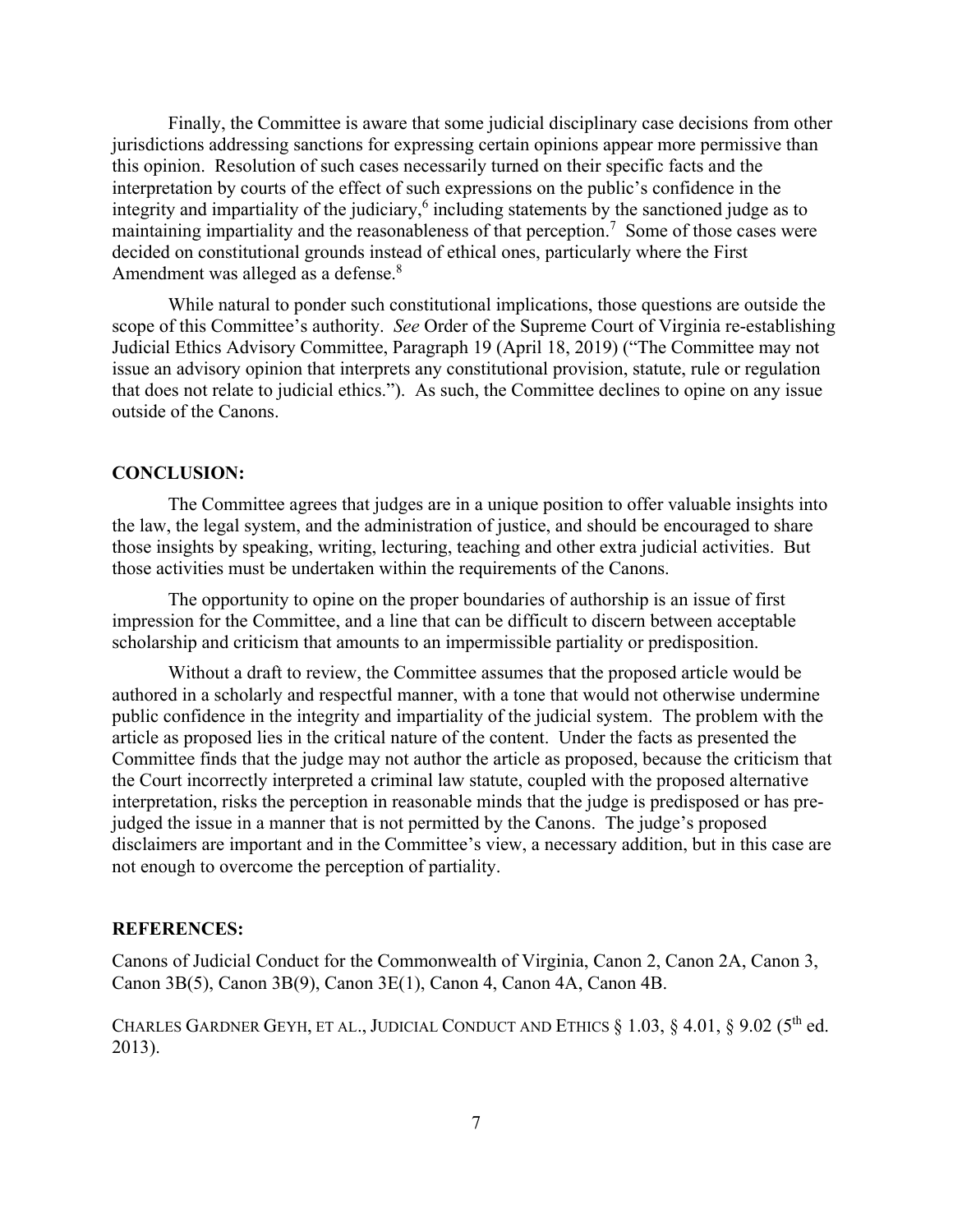Va. JEAC Op. No. 01-4 (2001).

Va. JEAC Op. No. 19-3 (2019).

N.Y. Jud. Adv. Op. 03-141 (2004).

Wash. Jud. Eth. Op. 87-11 (1987).

Fla. JEAC Op. 2000-02 (2000).

Fla. JEAC Op. 99-14 (1999).

Fla. JEAC Op. 81-12 (1981).

Fla. JEAC Op. 95-37 (1995).

*In re Inquiry Concerning a Judge, Gridley*, 417 So.2d 950 (1982).

*Resolution of Judicial Misconduct Complaints about District Judge Lynn Adelman*, 965 F.3d 603  $(7<sup>th</sup> Cir.$  Judicial Council 2020).

*Republican Party of Minnesota v. White*, 536 U.S. 765 (2002).

*In re Inquiry of Broadbelt*, 683 A.2d 543 (1996).

*Inquiry Concerning Miller*, 644 So.2d 75 (1994).

*In re Hill*, 8 S.W.3d 578 (2000).

*In re Conduct of Schenck*, 870 P.2d 185 (1994).

*Mississippi Commission on Judicial Performance v. Wilkerson*, 876 So.2d 1006 (2004).

Order of the Supreme Court of Virginia re-establishing Judicial Ethics Advisory Committee (April 18, 2019).

A Copy,

Teste:

DA BRL

Clerk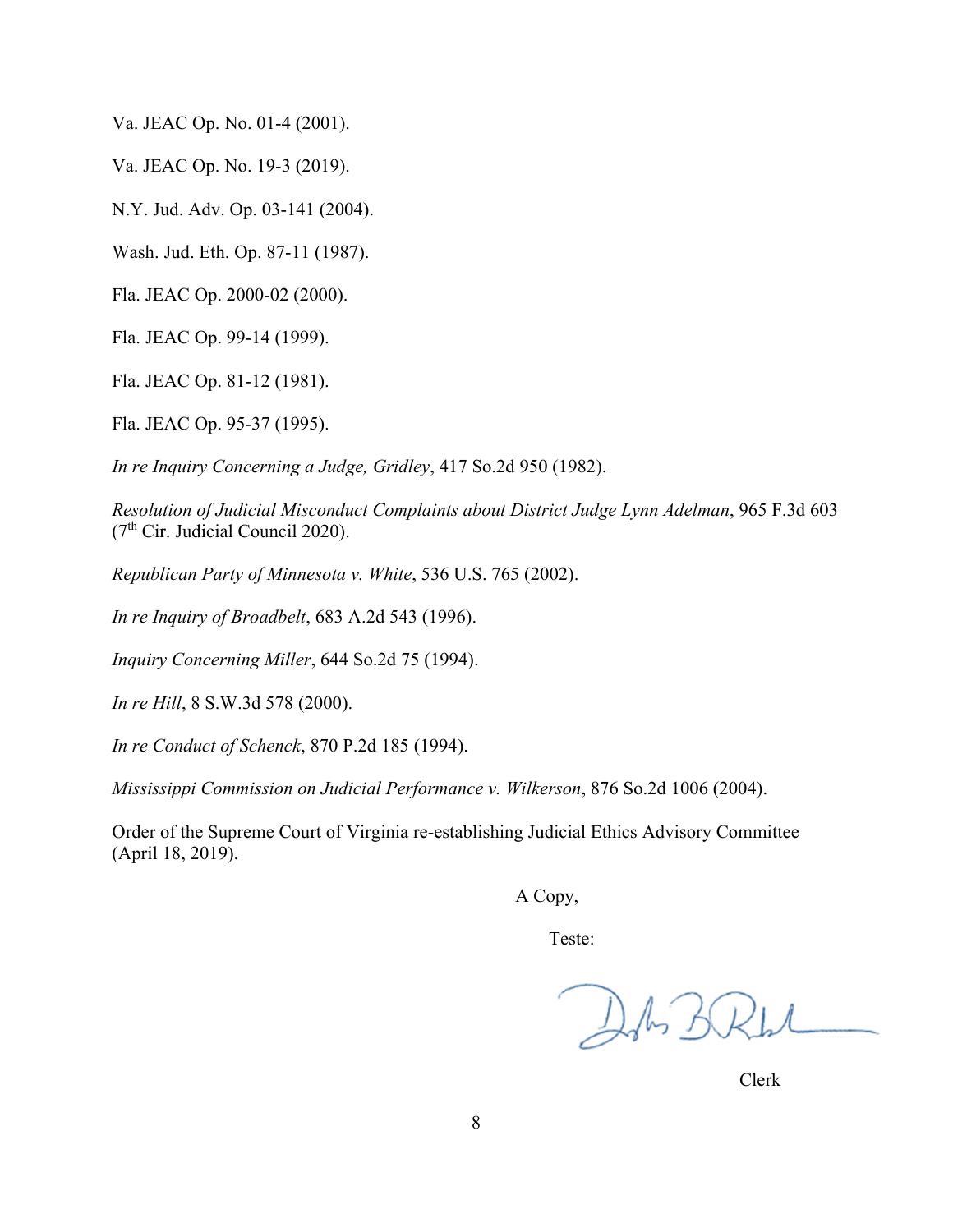# **FOOTNOTES:**

**\_\_\_\_\_\_\_\_\_\_\_\_\_\_\_\_\_\_\_\_\_\_\_\_\_** 

 $1$  The actual caution provided by the majority of the Florida Committee to the judge in Opinion 99-14 was that "he should not intimate how he would rule on matters that may come before him or upon matters pending before any court." Fla. JEAC Op. 99-14 (1999). Even with that caution, one member disagreed with the majority's decision, "stating that in all likelihood the inquiring judge will end up commenting on matters before the Court and be placed in a very difficult position." *Id.* 

2 In *Adelman*, complaints were filed against a U.S. District Judge who published a law review article critical of U.S. Supreme Court decisions under Chief Justice John Roberts. 965 F.3d at 604-06. The Judicial Council found most of the article permissible, except the first two sentences about the Chief Justice "and pointed criticisms of Republican Party policy positions" which "could be seen as inconsistent with a judge's duty to promote public confidence in the integrity and impartiality of the judiciary and as reflecting adversely on the judge's impartiality." *Id.* at 610-11. In arriving at its conclusion, the Judicial Council noted that judges sometimes harshly criticize one another's reasoning, but "[n]othing said in this decision on the complaints should be interpreted as suggesting judges should be silenced from criticizing court decisions." *Adelman*, 965 F.3d at 610.

<sup>3</sup> *See also Republican Party of Minnesota v. White*, 536 U.S. 765, 775-788 (2002) (discussing potential meanings of judicial impartiality, in the context of finding that the "announce clause" in Minnesota's canons of judicial conduct violated the First Amendment.)

<sup>4</sup> At the time of the decision by the Supreme Court of New Jersey, Canon 4 in New Jersey's Code of Judicial Conduct was worded similarly to Virginia's Canon 4B. *See Broadbelt*, 683 A.2d at 550.

<sup>5</sup> *See also Inquiry Concerning Miller*, 644 So.2d 75 (1994), wherein the court found a judge's letters to a local newspaper warranted a reprimand, because even though Florida's Canon 4A allows a judge to undertake certain writings, a judge "still must uphold the integrity and independence of the judiciary (Canon 1), avoid impropriety or its appearance (Canon 2), and perform the duties of office impartially and diligently (Canon 3)." *Id.* at 78. *See also In re Hill*, 8 S.W.3d 578, 583 (2000); *In re Conduct of Schenck*, 870 P.2d 185, 202 (1994).

<sup>6</sup> *See, e.g., Adelman*, 965 F.3d at 610-611.

<sup>7</sup> *Compare Miller*, 644 So.2d at 78 (noting that although the judge "indicated in his writings that he would uphold the law, it is nonetheless apparent that some of his comments could be interpreted as making him less than impartial.")*, with Gridley*, 417 So.2d at 955 (finding no violations of the judicial canons where a judge published his criticisms of the death penalty yet "made it clear that he was duty bound to follow the law and that he would do so although he did advocate law reform in the area of capital punishment.").

<sup>8</sup> *See, e.g., Mississippi Commission on Judicial Performance v. Wilkerson*, 876 So.2d 1006 (2004) (finding a judge could not be sanctioned by the state's code of judicial conduct for his extra judicial anti-gay statements because they were protected by the First Amendment).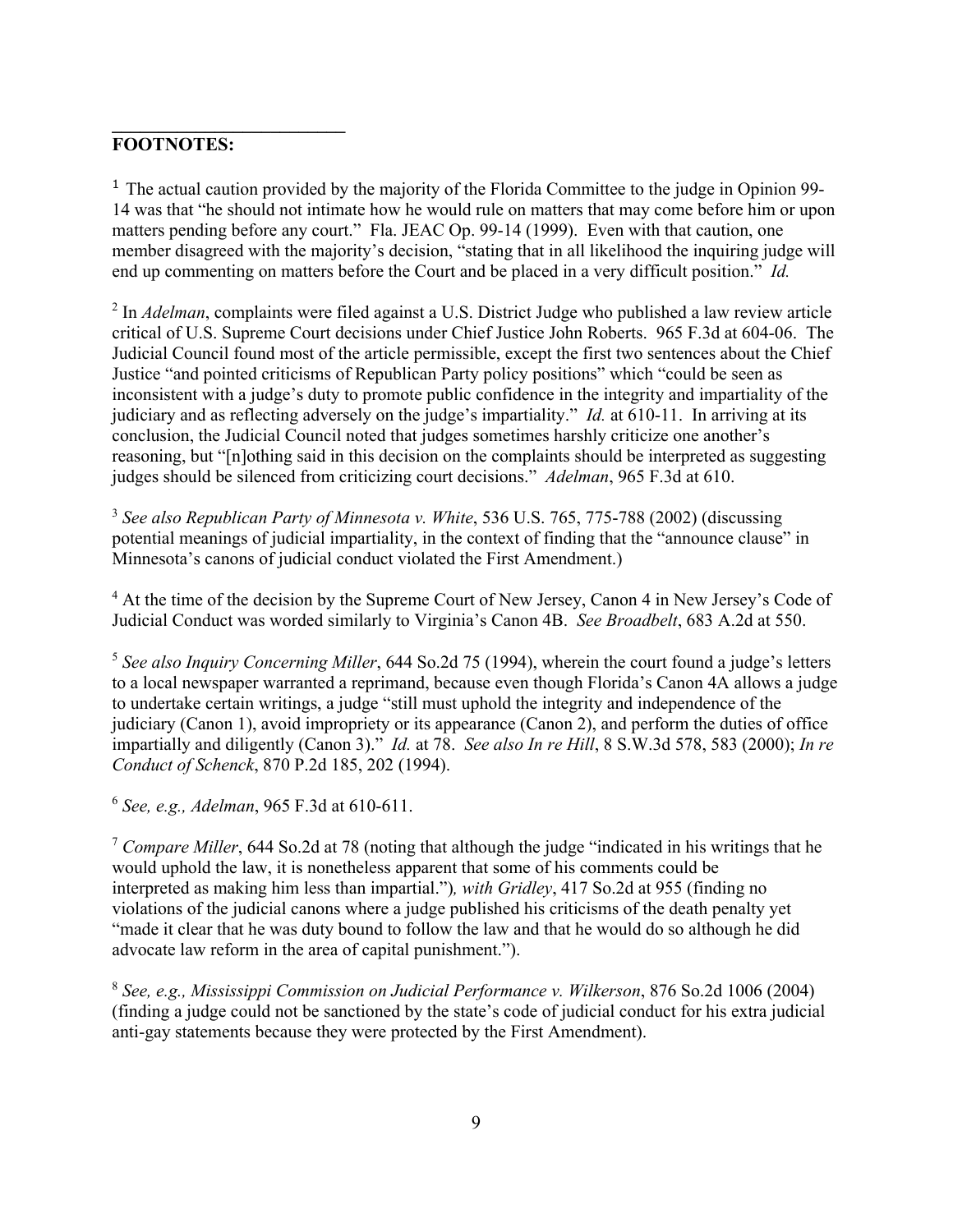# **MINORITY OPINION:**

I respectfully dissent from the majority opinion of the committee because scholarly and professional discourse regarding the law is not a sign of partiality or disrespect nor is it an invitation for legal nullification. Rather, scholarly works commenting on the law – especially when an error in interpretation or analysis may have occurred – are healthy and constructive activities that promote public confidence in the integrity and impartiality of the judiciary.

I agree, of course, that a judge should never engage in disrespectful commentary that telegraphs a lack of respect for other members of the Court or serves as a call to disregard precedent from a higher Court. If that were the fact scenario before us, I would agree that such actions by a judge would be inappropriate.

But the issue before us is whether a judge is ethically permitted to author an article to be published in a legal journal offering an analysis of a statute that applies principles of statutory construction that may have been overlooked by an appellate court. Public confidence in the judiciary is enhanced by open professional consideration being given to alternative interpretations and public confidence in the judiciary would be severely undermined by stifling such discourse.

Canon 2(A) requires judges to "respect and comply with the law" and to act "in a manner that promotes public confidence in the integrity and impartiality of the judiciary." A judge who takes the time and effort to offer constructive comment about interpretation of a statute is demonstrating respect for the law. Moreover, suggesting an alternate analysis to be applied by the Supreme Court is not the same as suggesting that the article's author or anyone else should disregard the effect of precedent. Publishing constructive criticism does not mean that a judge is going to disregard his or her duty to adhere to decisions of higher courts. Moreover, a judiciary that bars constructive comment about the law implies that appellate courts are closed minded, not open to discussion and unfairly biased toward their own predisposition.

Canon 3(B)(3) requires a judge to "be faithful to the law and maintain professional competence in it." The legal system would be greatly weakened by a rule foreclosing a judge's suggestion that rules of construction support a different interpretation of an existing statute. Such limitation on open dialogue would compromise the opportunity to achieve greater competence and thereby undermine faith in the law.

Canon  $3(E)(1)$  limits the timing of constructive comment. I agree with the majority that if a case is pending or is about to be presented to the court, the judiciary may not comment because such comment would appear to be lobbying for a particular result in a case. But that is not applicable in the scenario before us.

Canon 4(B) expressly permits a judge to "speak, write, lecture, [and] teach" about the law and the legal system. If such activities were restricted to only voicing *approvals* of case decisions, the teaching or writing would fall woefully short of acceptable educational standards. Critical analysis is part of teaching, lecturing and writing.

Moreover, the majority's suggestion that a judge would inappropriately display bias by *criticizing* an appellate decision presents a one-sided censorship. If we were to even-handedly apply that same principle, then a judge's public comment *complimenting* an appellate court decision or publicly embracing an appellate court's reasoning, would likewise suggest a bias.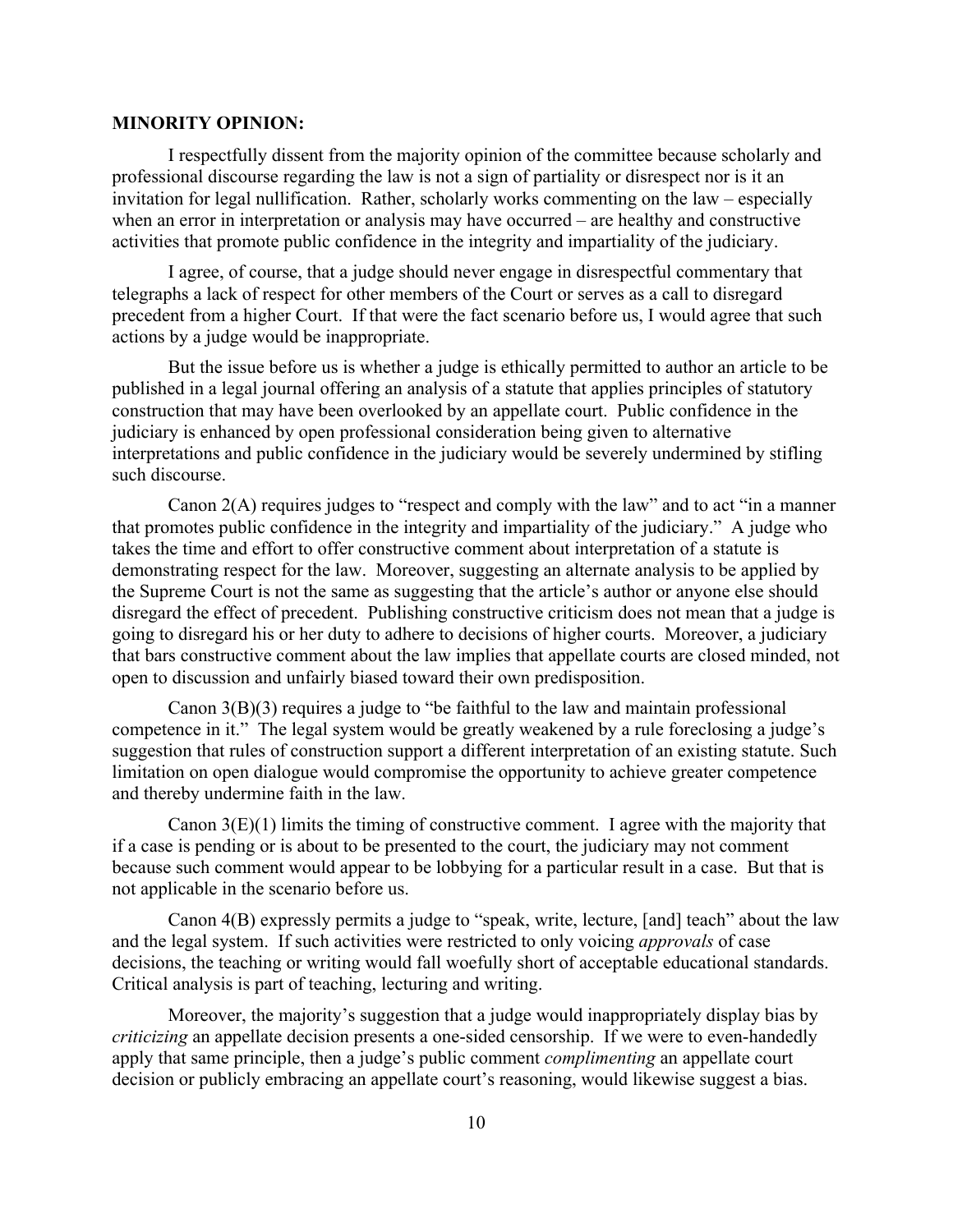Neither prohibition should apply because improving the law is best done in an environment of robust and honest dialogue. We should not add to the Judicial Canons the motherly maxim, "if you don't have something good to say, don't say it at all!"

Lastly, Canon 4 prohibits a judge from acting in such a way as to "cast reasonable doubt on the judge's capacity to act impartially as a judge, demean the judicial office, or interfere with the proper performance of judicial duties." This canon would prevent a judge writing an article advocating nullification of a law (but that's not the issue before us), or casting aspersions on the competence or integrity of members of the judiciary (but that's not the issue before us), or suggesting a need for rebellion and defiance against the appellate court's ruling (but that's not the issue before us).

Barring publication of constructive and scholarly comments by a judge on issues relating to legal analysis would have the following effects: (1) it would silence those who would be most competent to speak to the issue, (2) it would inappropriately suggest that decisions of appellate judges are beyond criticism, and (3) it would inappropriately curtail activities designed to improve administration of justice.

Constructive comment by judges is essential to improving and correcting the law. Without constructive comment suggesting a change in analysis the judiciary would be forever bound by *Dred Scott* (at least until the constitutional amendment was adopted), and bound by *Apodaca v. Oregon*, 406 U.S. 404 (1972) overruled by *Ramos v. Louisiana*, 140 S.Ct. 1390, 1399 (2020) (finding *Apodaca*'s poor reasoning no longer justified allowing non-unanimous verdicts in state criminal cases; for forty-eight years "no one has found a way to make sense of" the ruling in *Apodaca*), to name a few examples.

Scholarly works on legal topics should be encouraged among judges – especially when an appellate court may have misapplied a rule of construction or applied faulty logic. If, to borrow from Hans Christian Andersen's folk tale, the emperor has no clothes, it's up to the members of his court to *respectfully* point that out.

For these reasons I dissent from the majority's opinion.

### **REFERENCES IN THE MINORITY OPINION:**

Canons of Judicial Conduct for the Commonwealth of Virginia, Canon 2A, Canon 3B(3), Canon 3E(1), Canon 4, Canon 4B.

*Dred Scott v. Sandford*, 60 U.S. 393 (1857).

*Apodaca v. Oregon*, 406 U.S. 404 (1972).

*Ramos v. Louisiana*, 140 S.Ct. 1390 (2020).

### **AUTHORITY:**

*The Judicial Ethics Advisory Committee is established to render advisory opinions concerning the compliance of proposed future conduct with the Canons of Judicial Conduct . . . . A request*